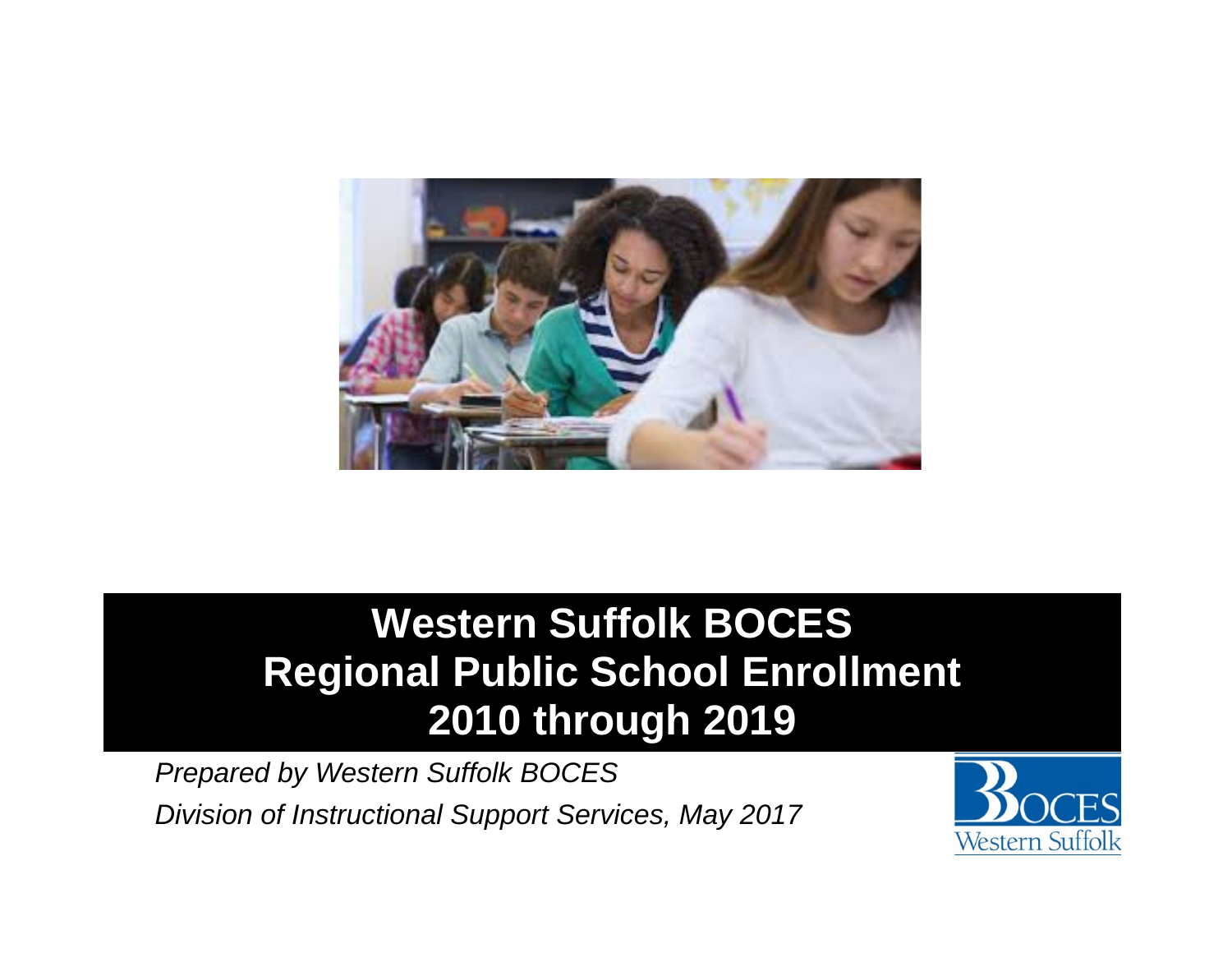# **Western Suffolk BOCES**

**Board of Cooperative Educational Services of Western Suffolk County, New York**

**Peter Wunsch, President Salvatore Marinello, Vice President Mildred Browne Sydney Finkelstein Ilene Herz, Esq. Jeannette Santos Maryann Zumpano**

# **Administration**

| <b>Instructional Support Services</b> |
|---------------------------------------|
|                                       |
|                                       |
|                                       |
|                                       |
| <b>Support Services</b>               |
|                                       |

**Office of School Planning & Research Division of Instructional Support Services 31 Lee Avenue Wheatley Heights, New York 11798 Tel: 631/595-6802 Fax: 631/623-4913**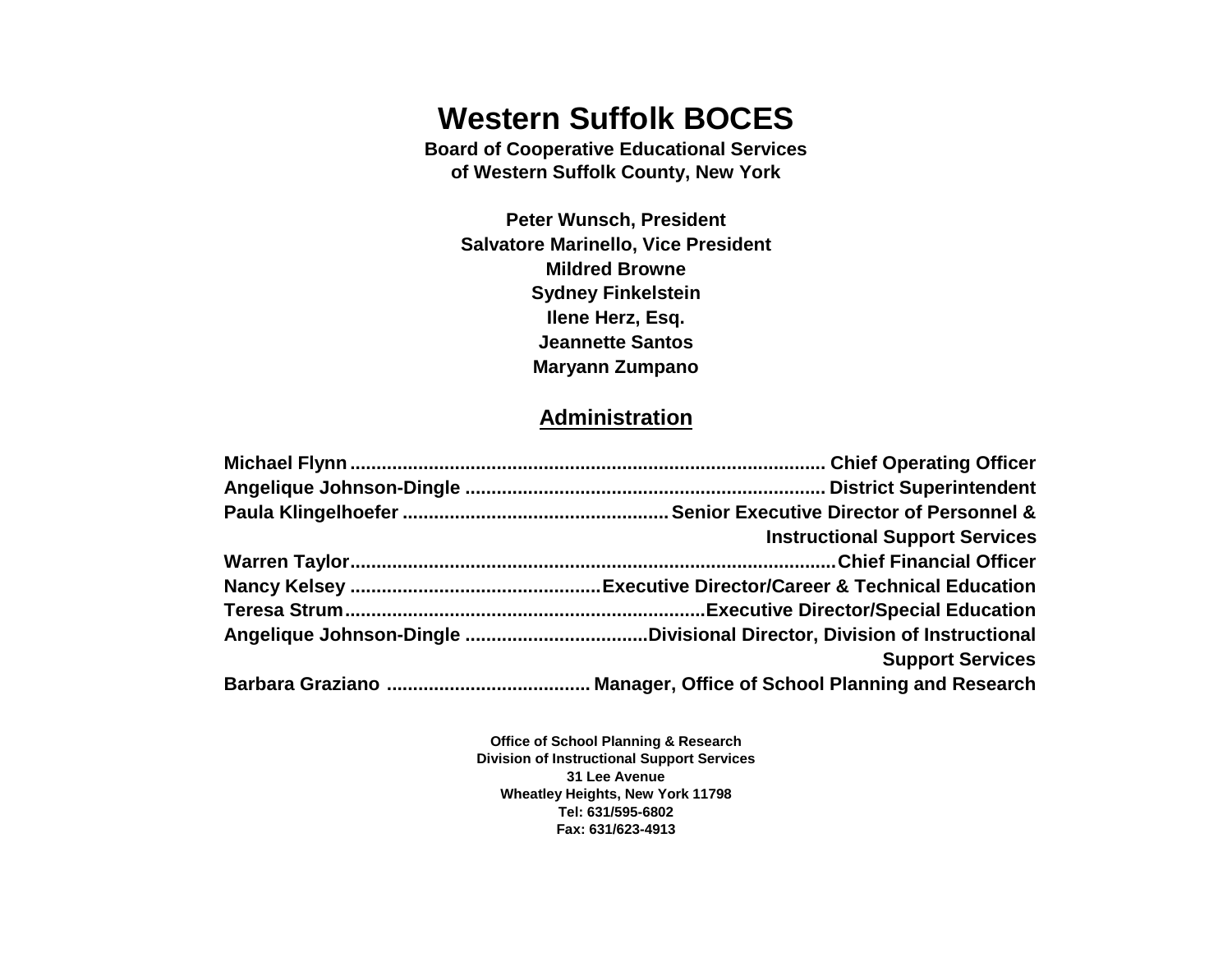#### WESTERN SUFFOLK BOCES REGIONAL PUBLIC SCHOOL ENROLLMENT 2009-2018

During the historical period 2010 - 2016, there was an overall 9.1% decline (8,086 students) in enrollment in the Western Suffolk BOCES region from a period high of 88,591 students in 2010 to 80,505 students in 2016. The most significant declines were in the elementary (K - 5) and middle grade (6 - 8) configurations, with losses of 13.7% (5,270 students) and 11.0% (2,351students), respectively; the high school grades (9 - 12) recorded a smaller loss of 959 students, or 3.4%, during this period. Smithtown remains the district with the largest enrollment (9,241 students), while Babylon is the smallest district, with 1,570 students.

Between 2015 and 2016, enrollment increased in one district (Wyandanch, 6.5%) and remained stable (change of less than 1.5%) in seven districts: Babylon, Copiague, Deer Park, Harborfields, Huntington, North Babylon and South Huntington. Enrollment declined 1.7% - 4.2% in the ten remaining districts. For the six years between 2010 and 2016, gains were seen in three districts (Amityville, Copiague and Wyandanch) and losses in 13 districts, while enrollment remained stable in two districts (Huntington and South Huntington).

Overall regional enrollment is projected to further decline by 4,505 students (5.6%) over the next three years; smaller decreases are projected in the elementary and middle grades when compared to the last six years, while greater losses are expected in the high school grades as smaller cohorts progress through the system.

- The elementary (K 5) enrollment is projected to decline by 6.0% over the next three years, with a decrease of 1,989 students between 2016 and 2019.
- The middle school (6 8) enrollment is projected to decline by 5.4% over the next three years, with a decrease of 1,025 students between 2016 and 2019.
- The secondary (9 12) enrollment is projected to decline by 5.3%, or 1,451 students, between 2016 and 2019.

Lower birth levels result in smaller kindergarten cohorts. Suffolk County births have declined during the last two decades, dropping from 20,302 in 1995 to 15,784 in 2015 (preliminary data). Consequently, kindergarten enrollment has also declined in recent years, with a 14.8% decrease between 2010 and 2016. This has significantly impacted district enrollments as smaller kindergarten classes have replaced larger exiting twelfth grade classes in each year of the historical period.

Gains or losses in enrollment are also reflective of housing activity; new housing construction or re-sale of existing homes are important factors when analyzing potential school enrollment. Records between 2010 and 2015 show an increase in housing sales in the three towns - Babylon (41.3%), Smithtown (26.9%) and Huntington (39.1%). The median sale price remained stable in Huntington and Smithtown (increase of approximately 1.0%) between 2014 and 2015, while Babylon recorded a 3.4% increase during this period. Although there are indications that the market is stabilizing, housing turnover and median sale prices remain at a lower level when compared to the mid-2000's.

During the last five years, the *Western Suffolk BOCES Office of School Planning & Research* has conducted over 160 planning studies for school districts on Long Island and in the Hudson Valley region. *Comprehensive Long Range Planning Studies* include analysis of demographic factors that have influenced historical enrollment or have the potential to impact future enrollment. For further information about the services available through the Office of School Planning and Research, please visit our website:<http://www.wsboces.org/planning>

For more information, contact: *Western Suffolk BOCES, Division of Instructional Support Services Angelique Johnson-Dingle, Divisional Director Office of School Planning & Research, Barbara Graziano, Manager Voice: 631-595-6802 Email: [bgrazian@wsboces.org](mailto:bgrazian@wsboces.org)*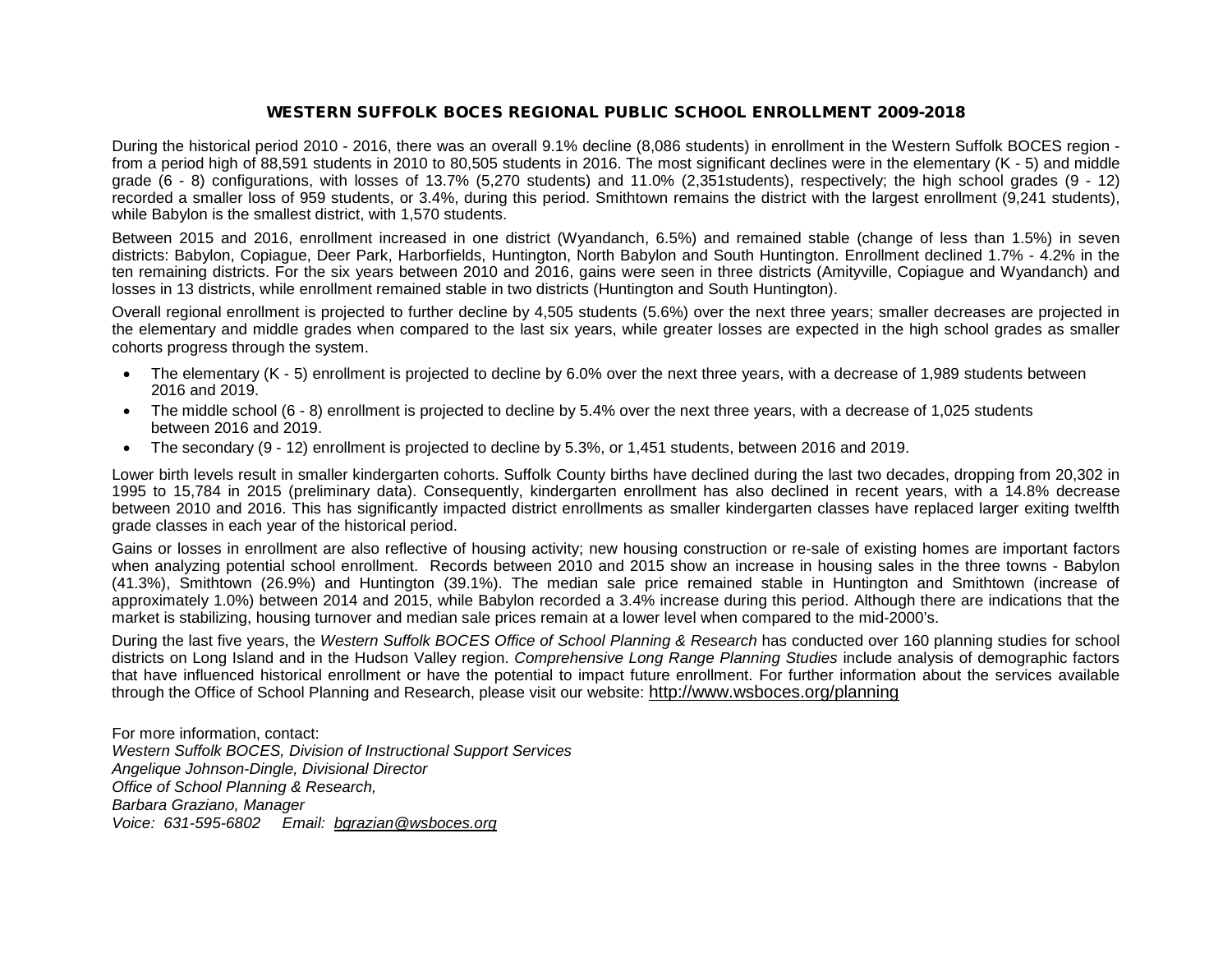# **Western Suffolk BOCES Regional Enrollment**

|               |        |         |         |         |         |         |         |         | <b>Projected Enrollment</b> |         |
|---------------|--------|---------|---------|---------|---------|---------|---------|---------|-----------------------------|---------|
|               | 2010   | 2011    | 2012    | 2013    | 2014    | 2015    | 2016    | 2017    | 2018                        | 2019    |
| Kindergarten  | 5,839  | 5,693   | 5,611   | 5,406   | 5,306   | 5,102   | 4,972   | 4,884   | 4,970                       | 4,903   |
| First         | 6,316  | 5,985   | 5,842   | 5,828   | 5,560   | 5,401   | 5,230   | 5,090   | 5,000                       | 5,088   |
| Second        | 6,257  | 6,295   | 5,979   | 5,867   | 5,829   | 5,602   | 5,472   | 5,284   | 5,143                       | 5,052   |
| <b>Third</b>  | 6,453  | 6,368   | 6,279   | 5,979   | 5,877   | 5,820   | 5,681   | 5,521   | 5,331                       | 5,189   |
| Fourth        | 6,618  | 6,429   | 6,365   | 6,251   | 5,997   | 5,936   | 5,890   | 5,744   | 5,582                       | 5,390   |
| Fifth         | 7,028  | 6,626   | 6,480   | 6,389   | 6,309   | 6,040   | 5,996   | 5,941   | 5,794                       | 5,630   |
| Sixth         | 7,038  | 7,024   | 6,674   | 6,479   | 6,438   | 6,350   | 6,094   | 6,050   | 5,994                       | 5,846   |
| Seventh       | 7,234  | 7,020   | 7,011   | 6,709   | 6,550   | 6,487   | 6,419   | 6,161   | 6,116                       | 6,060   |
| Eighth        | 7,194  | 7,226   | 7,040   | 7,031   | 6,740   | 6,580   | 6,602   | 6,491   | 6,230                       | 6,184   |
| Ninth         | 7,247  | 7,165   | 7,181   | 7,089   | 7,212   | 6,810   | 6,660   | 6,693   | 6,581                       | 6,316   |
| Tenth         | 7,280  | 7,117   | 7,028   | 7,058   | 6,967   | 7,066   | 6,856   | 6,615   | 6,648                       | 6,537   |
| Eleventh      | 7,054  | 7,001   | 6,971   | 6,892   | 6,937   | 6,864   | 6,949   | 6,749   | 6,511                       | 6,544   |
| Twelfth       | 6,820  | 6,914   | 7,020   | 6,962   | 6,925   | 6,999   | 6,977   | 7,037   | 6,835                       | 6,594   |
| SPED/Ungraded | 213    | 572     | 609     | 669     | 689     | 730     | 707     | 693     | 680                         | 667     |
|               |        |         |         |         |         |         |         |         |                             |         |
| $K - 12$      | 88,591 | 87,435  | 86,090  | 84,609  | 83,336  | 81,787  | 80,505  | 78,953  | 77,415                      | 76,000  |
| % Change      |        | $-1.3%$ | $-1.5%$ | $-1.7%$ | $-1.5%$ | $-1.9%$ | $-1.6%$ | $-1.9%$ | $-1.9%$                     | $-1.8%$ |
|               |        |         |         |         |         |         |         |         |                             |         |
| $K - 5$       | 38,511 | 37,396  | 36,556  | 35,720  | 34,878  | 33,901  | 33,241  | 32,464  | 31,820                      | 31,252  |
| % Change      |        | $-2.9%$ | $-2.2%$ | $-2.3%$ | $-2.4%$ | $-2.8%$ | $-1.9%$ | $-2.3%$ | $-2.0%$                     | $-1.8%$ |
|               |        |         |         |         |         |         |         |         |                             |         |
| $6 - 8$       | 21,466 | 21,270  | 20,725  | 20,219  | 19,728  | 19,417  | 19,115  | 18,702  | 18,340                      | 18,090  |
| % Change      |        | $-0.9%$ | $-2.6%$ | $-2.4%$ | $-2.4%$ | $-1.6%$ | $-1.6%$ | $-2.2%$ | $-1.9%$                     | $-1.4%$ |
|               |        |         |         |         |         |         |         |         |                             |         |
| $9 - 12$      | 28,401 | 28,197  | 28,200  | 28,001  | 28,041  | 27,739  | 27,442  | 27,094  | 26,575                      | 25,991  |
| % Change      |        | $-0.7%$ | 0.0%    | $-0.7%$ | 0.1%    | $-1.1%$ | $-1.1%$ | $-1.3%$ | $-1.9%$                     | $-2.2%$ |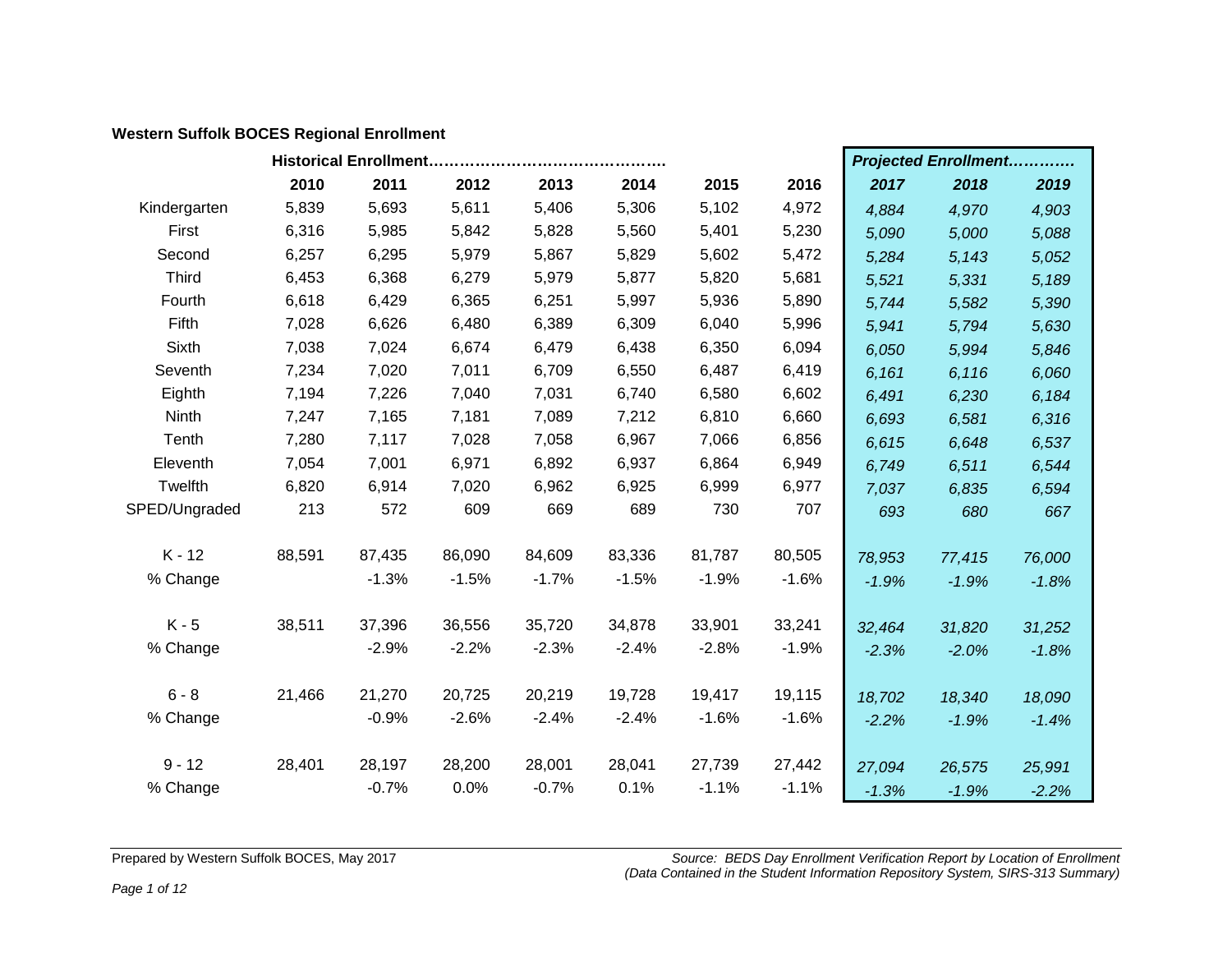

# **Western Suffolk BOCES Component School Districts, K - 12 Public School Enrollment**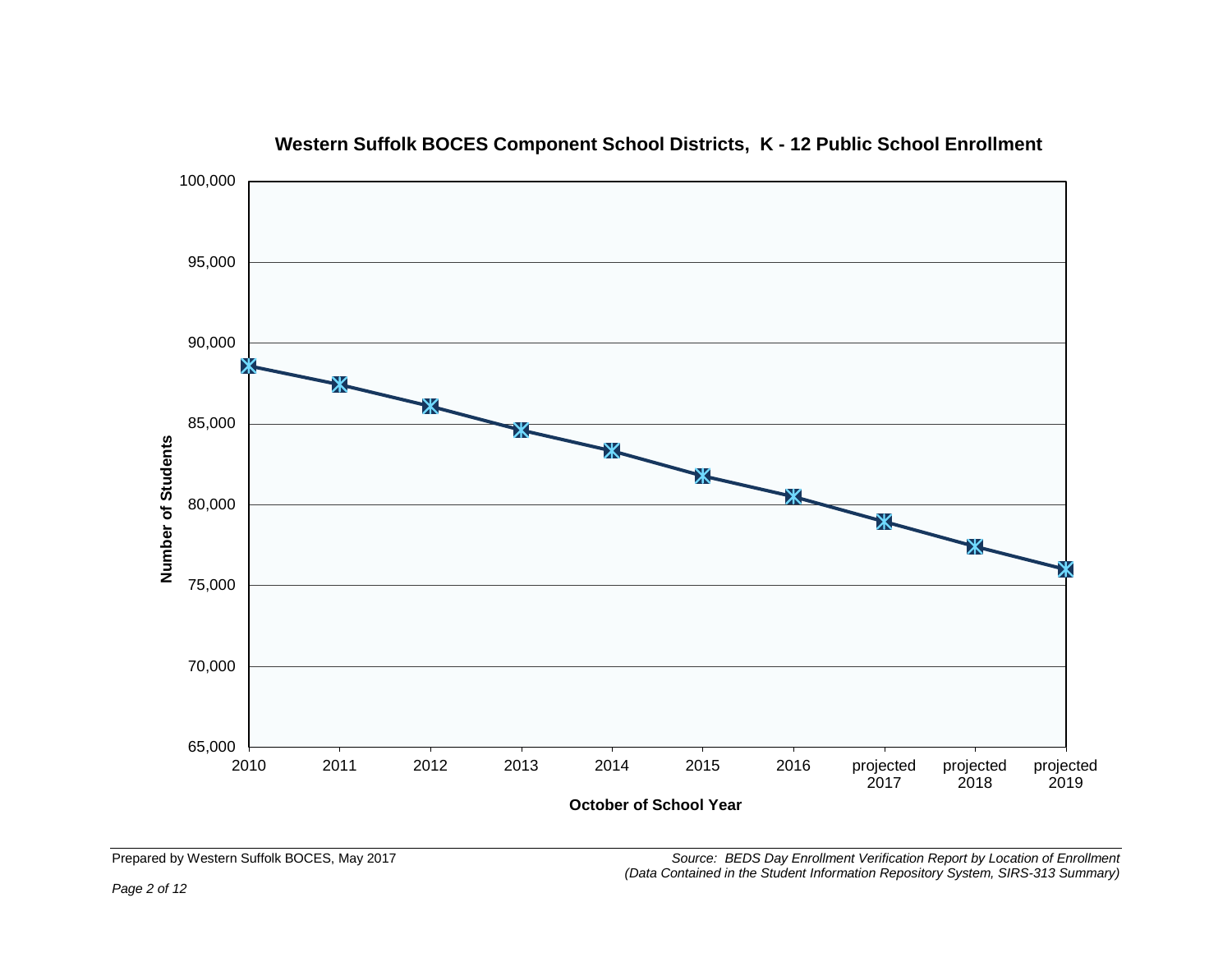

**Western Suffolk BOCES Component School Districts Public School Enrollment by Grade Configuration**

**October of School Year**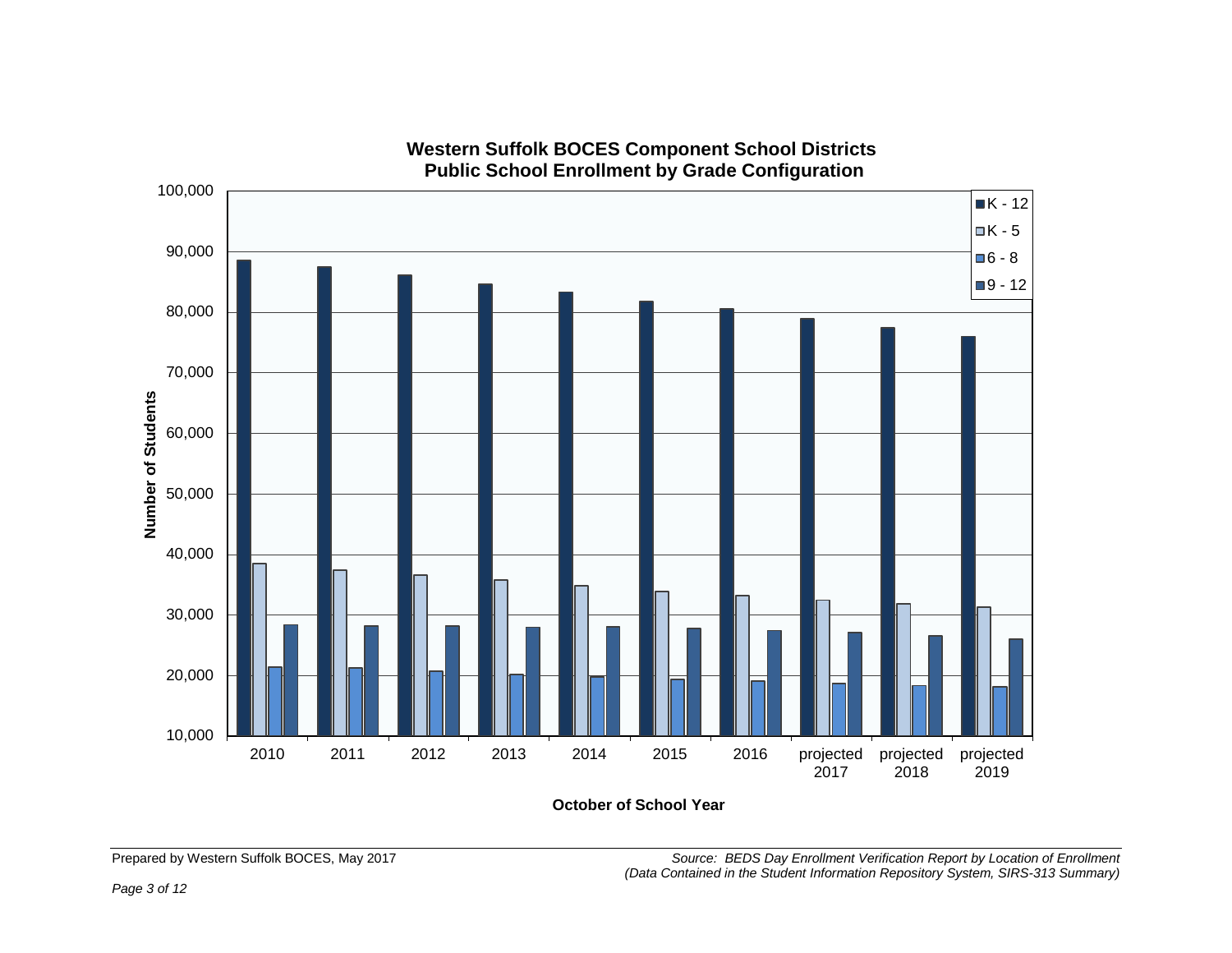# **Western Suffolk BOCES Regional Enrollment - Component Districts**

|                           |        | <b>Historical Enrollment</b> |         |         |         |         |         |  |  |  |  |  |  |
|---------------------------|--------|------------------------------|---------|---------|---------|---------|---------|--|--|--|--|--|--|
|                           | 2010   | 2011                         | 2012    | 2013    | 2014    | 2015    | 2016    |  |  |  |  |  |  |
| Amityville                | 2,780  | 2,846                        | 2,941   | 3,041   | 3,018   | 2,990   | 2,930   |  |  |  |  |  |  |
| Babylon                   | 1,788  | 1,743                        | 1,692   | 1,650   | 1,631   | 1,566   | 1,570   |  |  |  |  |  |  |
| <b>Cold Spring Harbor</b> | 2,001  | 1,978                        | 1,938   | 1,872   | 1,803   | 1,803   | 1,750   |  |  |  |  |  |  |
| Commack                   | 7,509  | 7,398                        | 7,185   | 6,966   | 6,778   | 6,528   | 6,253   |  |  |  |  |  |  |
| Copiague                  | 4,720  | 4,756                        | 4,829   | 4,877   | 5,010   | 5,013   | 4,951   |  |  |  |  |  |  |
| Deer Park                 | 4,206  | 4,167                        | 4,206   | 4,157   | 4,060   | 3,989   | 3,934   |  |  |  |  |  |  |
| Elwood                    | 2,643  | 2,556                        | 2,478   | 2,403   | 2,335   | 2,279   | 2,206   |  |  |  |  |  |  |
| <b>Half Hollow Hills</b>  | 9,782  | 9,653                        | 9,427   | 9,154   | 8,851   | 8,490   | 8,265   |  |  |  |  |  |  |
| Harborfields              | 3,630  | 3,528                        | 3,418   | 3,372   | 3,322   | 3,224   | 3,181   |  |  |  |  |  |  |
| Huntington                | 4,458  | 4,358                        | 4,367   | 4,368   | 4,446   | 4,472   | 4,527   |  |  |  |  |  |  |
| <b>Kings Park</b>         | 3,923  | 3,853                        | 3,772   | 3,663   | 3,517   | 3,402   | 3,283   |  |  |  |  |  |  |
| Lindenhurst               | 6,760  | 6,577                        | 6,429   | 6,257   | 6,169   | 6,060   | 5,938   |  |  |  |  |  |  |
| North Babylon             | 4,856  | 4,831                        | 4,769   | 4,684   | 4,720   | 4,662   | 4,613   |  |  |  |  |  |  |
| Northport/E Northport     | 6,368  | 6,220                        | 6,062   | 5,889   | 5,686   | 5,585   | 5,475   |  |  |  |  |  |  |
| Smithtown                 | 10,810 | 10,626                       | 10,317  | 10,038  | 9,704   | 9,397   | 9,241   |  |  |  |  |  |  |
| South Huntington          | 5,990  | 6,007                        | 6,041   | 5,986   | 5,998   | 5,981   | 5,999   |  |  |  |  |  |  |
| West Babylon              | 4,360  | 4,292                        | 4,199   | 4,121   | 4,007   | 3,977   | 3,865   |  |  |  |  |  |  |
| Wyandanch                 | 2,007  | 2,046                        | 2,020   | 2,111   | 2,281   | 2,369   | 2,524   |  |  |  |  |  |  |
| $K - 12$                  | 88,591 | 87,435                       | 86,090  | 84,609  | 83,336  | 81,787  | 80,505  |  |  |  |  |  |  |
| % Change                  |        | $-1.3%$                      | $-1.5%$ | $-1.7%$ | $-1.5%$ | $-1.9%$ | $-1.6%$ |  |  |  |  |  |  |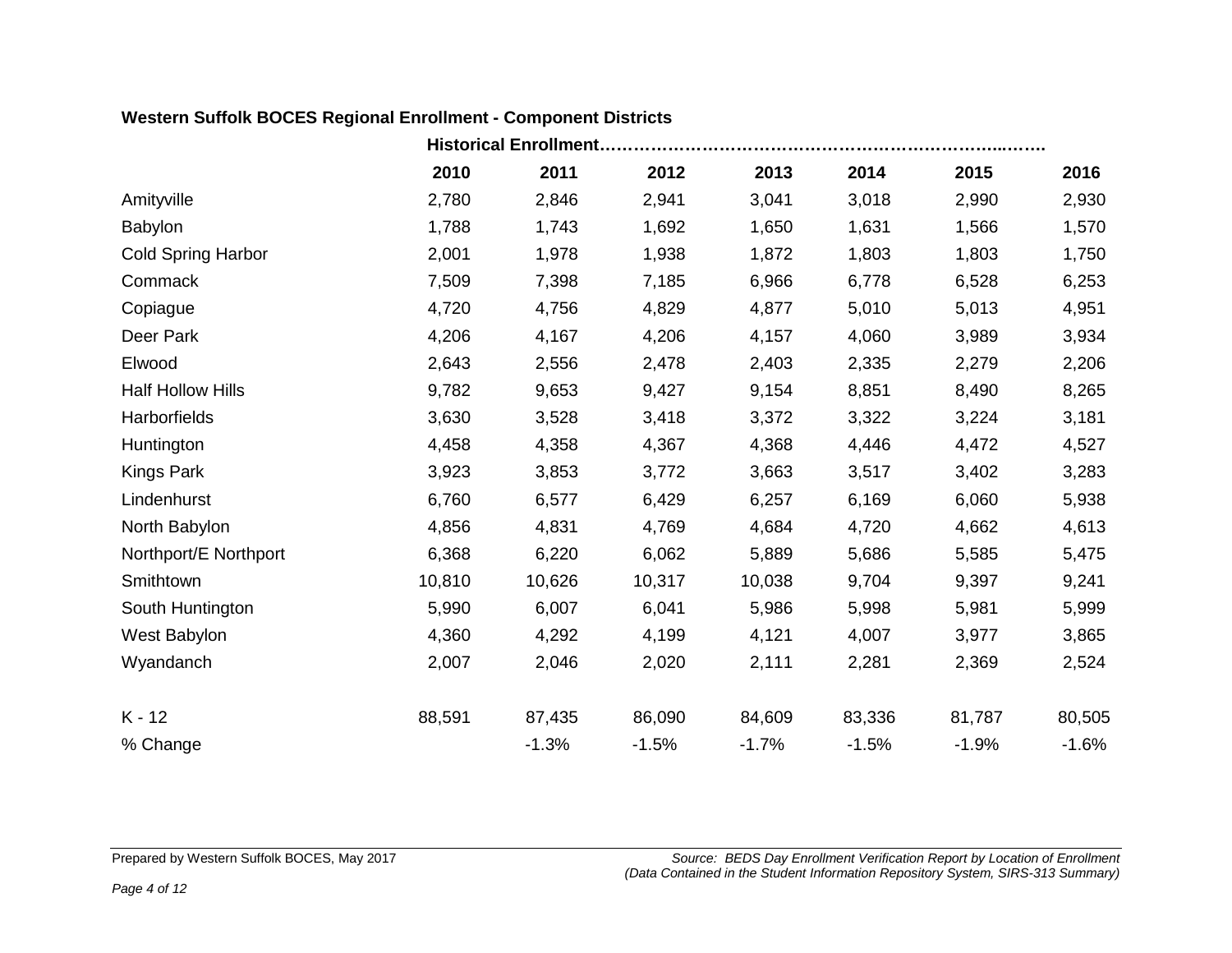

# **Western Suffolk BOCES Component District Historical Enrollment**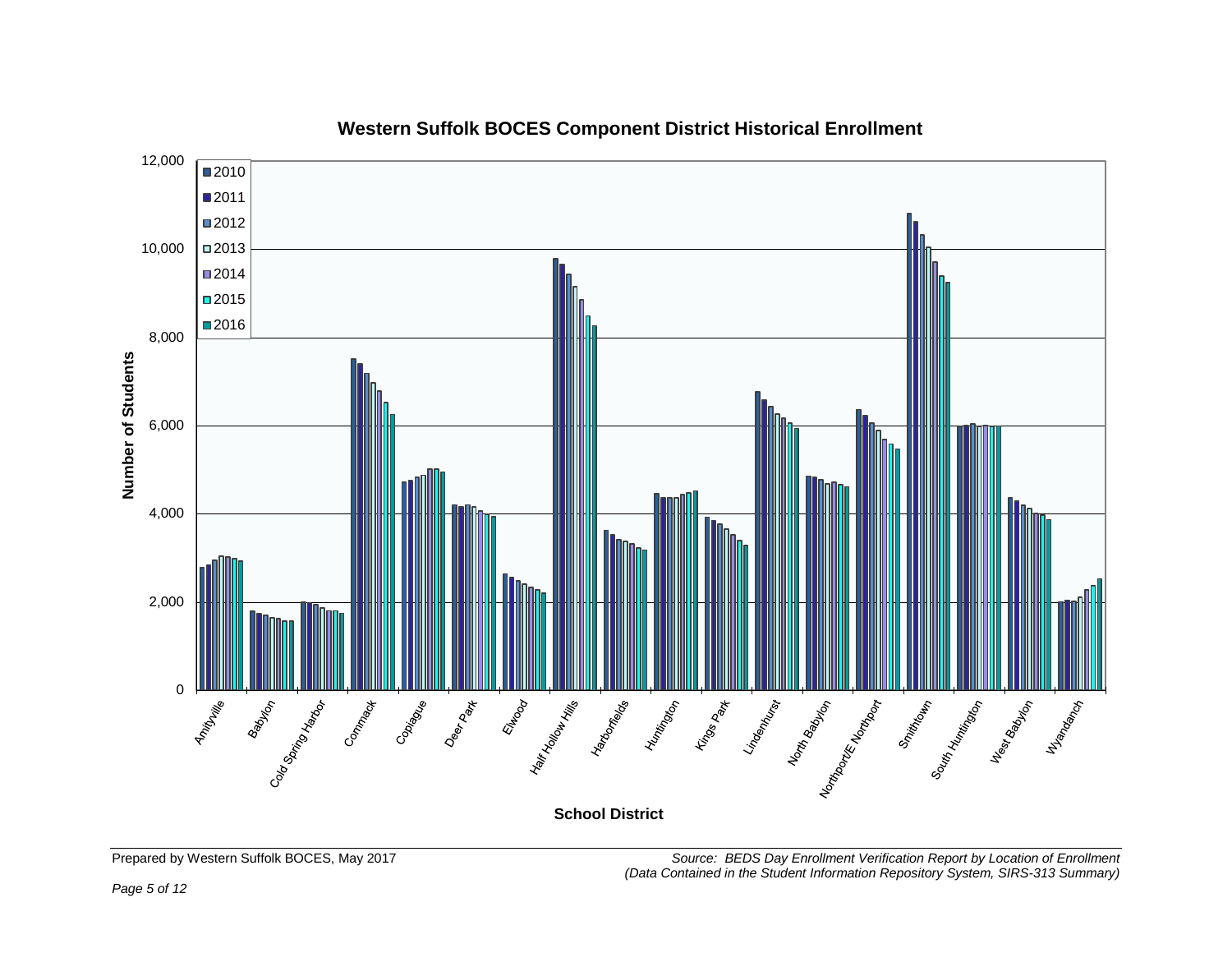## 2016/17 Western Suffolk BOCES - Component District Enrollment

|                          |             | Grade: |       |                |       |       |       |       |                |       |       |       |       |       |            |          |
|--------------------------|-------------|--------|-------|----------------|-------|-------|-------|-------|----------------|-------|-------|-------|-------|-------|------------|----------|
| District:                | $***$       | Κ      | 1     | $\overline{c}$ | 3     | 4     | 5     | 6     | $\overline{7}$ | 8     | 9     | 10    | 11    | 12    | <b>UGD</b> | $K - 12$ |
| Amityville               | F           | 187    | 228   | 227            | 238   | 225   | 226   | 197   | 199            | 204   | 235   | 232   | 236   | 262   | 34         | 2,930    |
| Babylon                  | F           | 94     | 108   | 118            | 120   | 111   | 102   | 131   | 125            | 122   | 133   | 138   | 144   | 115   | 9          | 1,570    |
| Cold Spring Harbor       | F           | 94     | 102   | 104            | 94    | 131   | 138   | 133   | 149            | 144   | 157   | 178   | 157   | 166   | 3          | 1,750    |
| Commack                  | F           | 362    | 372   | 389            | 399   | 394   | 493   | 478   | 526            | 541   | 542   | 564   | 570   | 578   | 45         | 6,253    |
| Copiague                 | F           | 360    | 355   | 418            | 359   | 393   | 384   | 364   | 333            | 398   | 410   | 430   | 359   | 367   | 21         | 4,951    |
| Deer Park                | F           | 237    | 261   | 252            | 311   | 294   | 317   | 274   | 299            | 310   | 327   | 330   | 344   | 340   | 38         | 3,934    |
| Elwood                   | F           | 126    | 141   | 144            | 139   | 161   | 176   | 189   | 187            | 188   | 172   | 179   | 191   | 197   | 16         | 2,206    |
| <b>Half Hollow Hills</b> | F           | 459    | 462   | 456            | 534   | 558   | 567   | 608   | 681            | 790   | 658   | 709   | 818   | 822   | 143        | 8,265    |
| <b>Harborfields</b>      | F           | 188    | 176   | 201            | 243   | 256   | 222   | 236   | 261            | 308   | 223   | 273   | 296   | 282   | 16         | 3,181    |
| Huntington               | F           | 311    | 305   | 316            | 360   | 339   | 349   | 341   | 377            | 343   | 412   | 364   | 343   | 334   | 33         | 4,527    |
| Kings Park               | $\mathsf F$ | 179    | 212   | 206            | 207   | 234   | 230   | 239   | 292            | 262   | 262   | 310   | 307   | 327   | 16         | 3,283    |
| Lindenhurst              | F           | 379    | 409   | 413            | 418   | 437   | 418   | 482   | 432            | 458   | 453   | 520   | 525   | 507   | 87         | 5,938    |
| North Babylon            | F           | 309    | 323   | 373            | 325   | 375   | 325   | 342   | 367            | 357   | 377   | 362   | 355   | 386   | 37         | 4,613    |
| Northport/E Northport    | F           | 333    | 340   | 350            | 338   | 377   | 384   | 441   | 456            | 453   | 490   | 485   | 538   | 463   | 27         | 5,475    |
| Smithtown                | F           | 492    | 567   | 574            | 642   | 646   | 690   | 712   | 774            | 783   | 789   | 811   | 837   | 861   | 63         | 9,241    |
| South Huntington         | F           | 398    | 412   | 445            | 443   | 460   | 495   | 442   | 441            | 481   | 550   | 452   | 468   | 456   | 56         | 5,999    |
| West Babylon             | $\mathsf F$ | 250    | 248   | 270            | 266   | 295   | 283   | 301   | 343            | 314   | 300   | 298   | 316   | 365   | 16         | 3,865    |
| Wyandanch                | F           | 214    | 209   | 216            | 245   | 204   | 197   | 184   | 177            | 146   | 170   | 221   | 145   | 149   | 47         | 2,524    |
| <b>TOTAL</b>             |             | 4,972  | 5,230 | 5,472          | 5,681 | 5,890 | 5,996 | 6,094 | 6,419          | 6,602 | 6,660 | 6,856 | 6,949 | 6,977 | 707        | 80,505   |

Note: \*\* = F (Full Day Kindergarten), H (Half Day Kindergarten)

Count of Districts with Full Day Kindergarten: 18 of 18 districts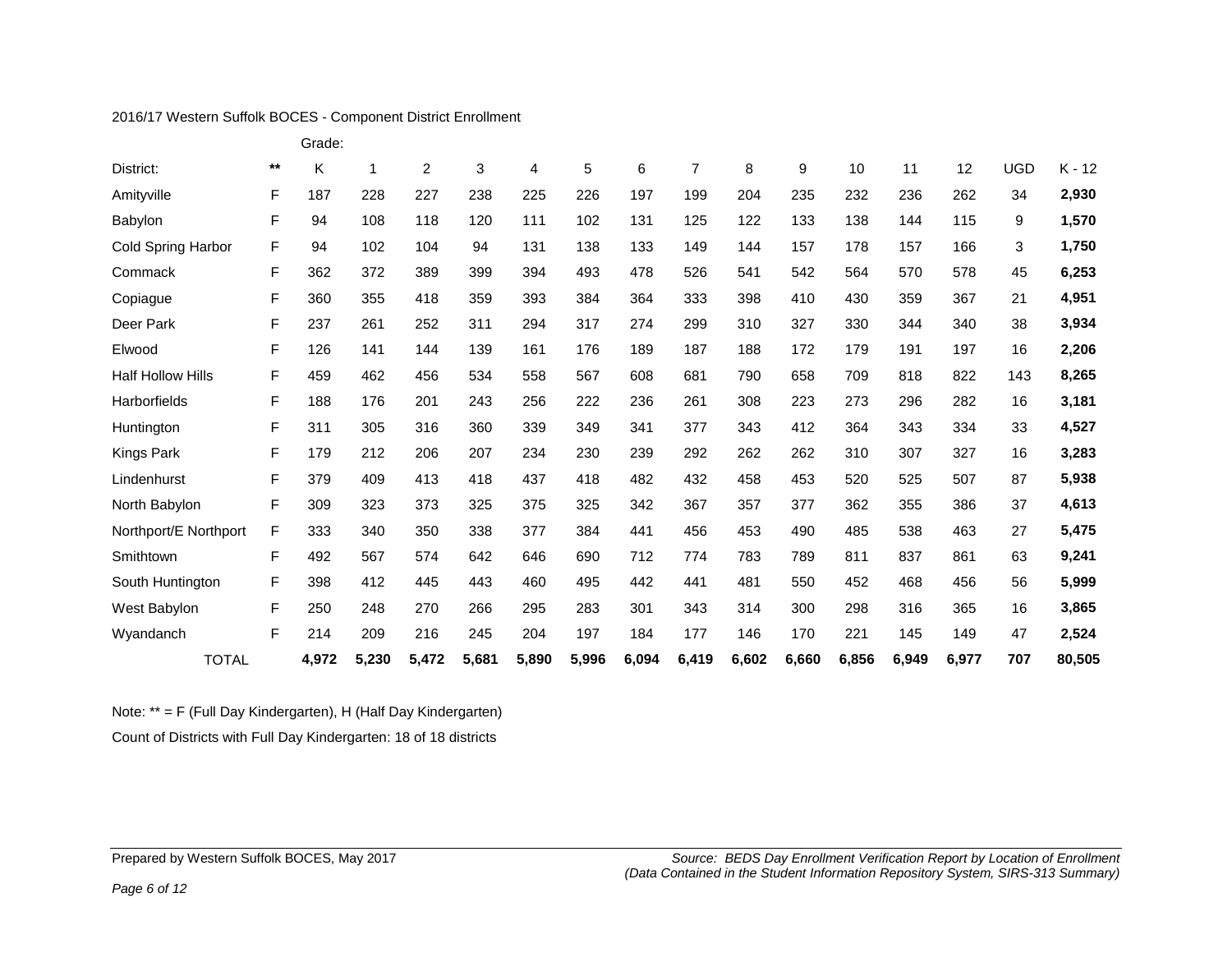|                          |             | Grade: |       |                |       |       |       |       |                |       |       |       |       |       |            |          |
|--------------------------|-------------|--------|-------|----------------|-------|-------|-------|-------|----------------|-------|-------|-------|-------|-------|------------|----------|
| District:                | $***$       | Κ      | 1     | $\overline{2}$ | 3     | 4     | 5     | 6     | $\overline{7}$ | 8     | 9     | 10    | 11    | 12    | <b>UGD</b> | $K - 12$ |
| Amityville               | F           | 238    | 236   | 254            | 237   | 223   | 195   | 203   | 193            | 224   | 205   | 237   | 274   | 242   | 29         | 2,990    |
| Babylon                  | F           | 99     | 113   | 112            | 109   | 102   | 131   | 121   | 122            | 133   | 129   | 149   | 118   | 119   | 9          | 1,566    |
| Cold Spring Harbor       | F           | 101    | 102   | 88             | 127   | 138   | 134   | 149   | 144            | 155   | 177   | 160   | 167   | 158   | 3          | 1,803    |
| Commack                  | F           | 361    | 388   | 404            | 390   | 484   | 468   | 526   | 536            | 574   | 561   | 578   | 572   | 643   | 43         | 6,528    |
| Copiague                 | F           | 354    | 421   | 353            | 397   | 397   | 372   | 339   | 395            | 374   | 458   | 374   | 368   | 388   | 23         | 5,013    |
| Deer Park                | F           | 258    | 252   | 310            | 287   | 308   | 278   | 296   | 302            | 327   | 316   | 352   | 321   | 340   | 42         | 3,989    |
| Elwood                   | F           | 128    | 140   | 140            | 160   | 169   | 190   | 185   | 192            | 181   | 185   | 199   | 197   | 198   | 15         | 2,279    |
| <b>Half Hollow Hills</b> | F           | 446    | 439   | 512            | 550   | 545   | 596   | 671   | 767            | 674   | 701   | 825   | 814   | 803   | 147        | 8,490    |
| Harborfields             | н           | 160    | 185   | 239            | 242   | 209   | 233   | 259   | 303            | 233   | 260   | 295   | 280   | 301   | 25         | 3,224    |
| Huntington               | F           | 308    | 327   | 345            | 340   | 346   | 324   | 362   | 318            | 372   | 387   | 385   | 315   | 307   | 36         | 4,472    |
| Kings Park               | F           | 211    | 202   | 197            | 231   | 230   | 236   | 295   | 262            | 290   | 308   | 300   | 325   | 294   | 21         | 3,402    |
| Lindenhurst              | $\mathsf F$ | 417    | 422   | 416            | 427   | 414   | 475   | 414   | 454            | 443   | 517   | 530   | 492   | 552   | 87         | 6,060    |
| North Babylon            | F           | 320    | 363   | 323            | 378   | 329   | 342   | 370   | 349            | 374   | 369   | 369   | 376   | 368   | 32         | 4,662    |
| Northport/E Northport    | F           | 324    | 324   | 335            | 374   | 377   | 437   | 452   | 448            | 491   | 468   | 545   | 460   | 526   | 24         | 5,585    |
| Smithtown                | $\mathsf F$ | 526    | 568   | 625            | 624   | 683   | 694   | 761   | 772            | 803   | 805   | 819   | 836   | 816   | 65         | 9,397    |
| South Huntington         | F           | 397    | 442   | 450            | 450   | 499   | 441   | 443   | 467            | 470   | 485   | 498   | 453   | 436   | 50         | 5,981    |
| West Babylon             | F           | 249    | 272   | 262            | 297   | 283   | 305   | 340   | 314            | 310   | 295   | 306   | 343   | 375   | 26         | 3,977    |
| Wyandanch                | F           | 205    | 205   | 237            | 200   | 200   | 189   | 164   | 149            | 152   | 184   | 145   | 153   | 133   | 53         | 2,369    |
| <b>TOTAL</b>             |             | 5,102  | 5,401 | 5,602          | 5,820 | 5,936 | 6,040 | 6,350 | 6,487          | 6,580 | 6,810 | 7,066 | 6,864 | 6,999 | 730        | 81,787   |

2015/16 Western Suffolk BOCES - Component District Enrollment

Note: \*\* = F (Full Day Kindergarten), H (Half Day Kindergarten)

Count of Districts with Full Day Kindergarten: 17 of 18 districts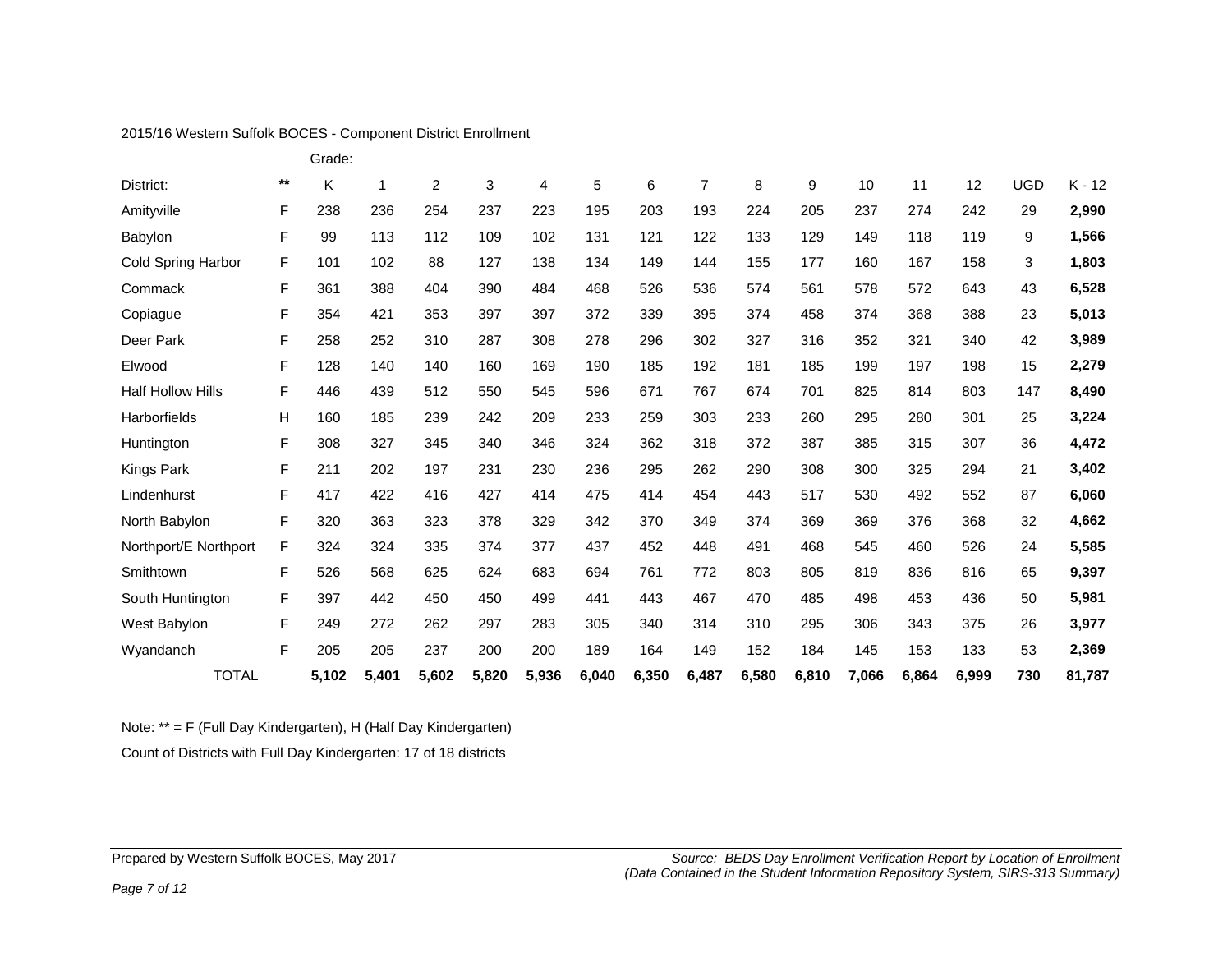|                          |       | Grade: |       |                |       |       |       |       |                |       |                  |       |       |       |            |          |
|--------------------------|-------|--------|-------|----------------|-------|-------|-------|-------|----------------|-------|------------------|-------|-------|-------|------------|----------|
| District:                | $***$ | Κ      | 1     | $\overline{c}$ | 3     | 4     | 5     | 6     | $\overline{7}$ | 8     | $\boldsymbol{9}$ | 10    | 11    | 12    | <b>UGD</b> | $K - 12$ |
| Amityville               | F     | 249    | 263   | 259            | 233   | 207   | 203   | 191   | 226            | 202   | 216              | 253   | 256   | 237   | 23         | 3,018    |
| Babylon                  | F     | 112    | 116   | 107            | 102   | 135   | 124   | 123   | 135            | 144   | 146              | 124   | 120   | 134   | 9          | 1,631    |
| Cold Spring Harbor       | F     | 90     | 83    | 112            | 136   | 131   | 146   | 141   | 146            | 178   | 159              | 167   | 157   | 154   | 3          | 1,803    |
| Commack                  | F     | 378    | 396   | 381            | 473   | 459   | 529   | 531   | 581            | 579   | 572              | 592   | 639   | 624   | 44         | 6,778    |
| Copiague                 | F     | 407    | 360   | 405            | 388   | 364   | 326   | 407   | 352            | 392   | 452              | 404   | 389   | 349   | 15         | 5,010    |
| Deer Park                | F     | 252    | 301   | 288            | 299   | 280   | 296   | 292   | 331            | 326   | 339              | 318   | 332   | 360   | 46         | 4,060    |
| Elwood                   | н     | 126    | 134   | 154            | 160   | 190   | 183   | 191   | 185            | 189   | 208              | 201   | 195   | 204   | 15         | 2,335    |
| <b>Half Hollow Hills</b> | F     | 442    | 503   | 538            | 535   | 594   | 666   | 742   | 675            | 714   | 839              | 812   | 798   | 853   | 140        | 8,851    |
| <b>Harborfields</b>      | H     | 165    | 236   | 227            | 206   | 230   | 253   | 300   | 232            | 285   | 288              | 278   | 304   | 292   | 26         | 3,322    |
| Huntington               | F     | 338    | 346   | 354            | 352   | 335   | 358   | 308   | 367            | 342   | 392              | 349   | 277   | 291   | 37         | 4,446    |
| Kings Park               | F     | 211    | 194   | 229            | 226   | 236   | 289   | 266   | 289            | 325   | 298              | 327   | 290   | 312   | 25         | 3,517    |
| Lindenhurst              | F     | 428    | 420   | 441            | 401   | 469   | 431   | 462   | 435            | 496   | 547              | 512   | 538   | 507   | 82         | 6,169    |
| North Babylon            | F     | 366    | 324   | 377            | 324   | 321   | 369   | 347   | 371            | 349   | 405              | 381   | 369   | 384   | 33         | 4,720    |
| Northport/E Northport    | н     | 266    | 333   | 370            | 372   | 431   | 442   | 445   | 491            | 472   | 547              | 463   | 518   | 511   | 25         | 5,686    |
| Smithtown                | F     | 563    | 606   | 615            | 673   | 689   | 763   | 774   | 813            | 839   | 803              | 827   | 811   | 868   | 60         | 9,704    |
| South Huntington         | F     | 440    | 442   | 467            | 490   | 433   | 435   | 459   | 454            | 441   | 552              | 467   | 442   | 425   | 51         | 5,998    |
| West Babylon             | F     | 270    | 256   | 297            | 291   | 302   | 333   | 309   | 308            | 302   | 299              | 332   | 360   | 331   | 17         | 4,007    |
| Wyandanch                | F     | 203    | 247   | 208            | 216   | 191   | 163   | 150   | 159            | 165   | 150              | 160   | 142   | 89    | 38         | 2,281    |
| <b>TOTAL</b>             |       | 5,306  | 5,560 | 5,829          | 5,877 | 5,997 | 6,309 | 6,438 | 6,550          | 6,740 | 7,212            | 6,967 | 6,937 | 6,925 | 689        | 83,336   |

#### 2014/15 Western Suffolk BOCES - Component District Enrollment

Note: \*\* = F (Full Day Kindergarten), H (Half Day Kindergarten)

Count of Districts with Full Day Kindergarten: 15 of 18 districts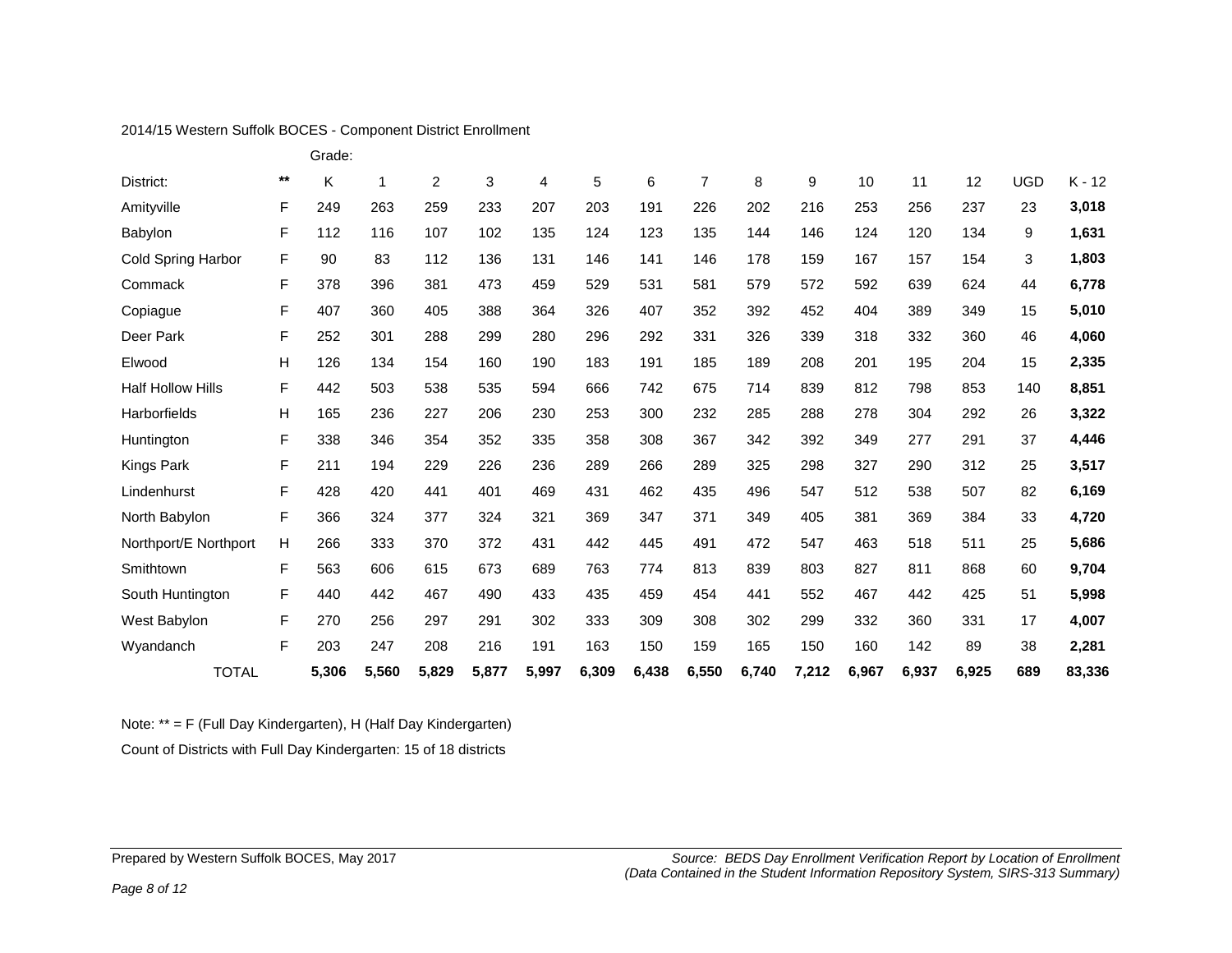## 2013/14 Western Suffolk BOCES - Component District Enrollment

|                          |             | Grade: |       |                |       |       |       |       |                |       |       |       |       |       |                |          |
|--------------------------|-------------|--------|-------|----------------|-------|-------|-------|-------|----------------|-------|-------|-------|-------|-------|----------------|----------|
| District:                | $***$       | K      | 1     | $\overline{2}$ | 3     | 4     | 5     | 6     | $\overline{7}$ | 8     | 9     | 10    | 11    | 12    | <b>UGD</b>     | $K - 12$ |
| Amityville               | F           | 263    | 263   | 250            | 220   | 211   | 209   | 231   | 189            | 216   | 234   | 260   | 232   | 241   | 22             | 3,041    |
| Babylon                  | F           | 111    | 109   | 102            | 130   | 124   | 123   | 135   | 146            | 155   | 125   | 116   | 134   | 132   | 8              | 1,650    |
| Cold Spring Harbor       | F           | 75     | 106   | 127            | 128   | 148   | 143   | 146   | 179            | 169   | 166   | 157   | 155   | 171   | $\overline{2}$ | 1,872    |
| Commack                  | F           | 386    | 378   | 475            | 464   | 517   | 522   | 576   | 579            | 579   | 587   | 635   | 624   | 609   | 35             | 6,966    |
| Copiague                 | F           | 360    | 405   | 377            | 364   | 331   | 384   | 352   | 394            | 346   | 445   | 419   | 347   | 333   | 20             | 4,877    |
| Deer Park                | $\mathsf F$ | 308    | 294   | 300            | 273   | 288   | 297   | 332   | 314            | 350   | 318   | 330   | 361   | 346   | 46             | 4,157    |
| Elwood                   | н           | 124    | 163   | 156            | 191   | 182   | 189   | 176   | 191            | 205   | 204   | 197   | 202   | 205   | 18             | 2,403    |
| <b>Half Hollow Hills</b> | F           | 490    | 515   | 533            | 583   | 656   | 727   | 667   | 708            | 865   | 812   | 802   | 861   | 798   | 137            | 9,154    |
| Harborfields             | н           | 228    | 220   | 200            | 221   | 247   | 298   | 227   | 283            | 299   | 267   | 303   | 292   | 261   | 26             | 3,372    |
| Huntington               | н           | 336    | 363   | 341            | 336   | 355   | 315   | 349   | 335            | 346   | 373   | 315   | 276   | 290   | 38             | 4,368    |
| Kings Park               | $\mathsf F$ | 187    | 237   | 224            | 239   | 288   | 266   | 290   | 328            | 315   | 327   | 289   | 310   | 338   | 25             | 3,663    |
| Lindenhurst              | F           | 424    | 443   | 412            | 474   | 423   | 449   | 421   | 492            | 503   | 551   | 552   | 504   | 540   | 69             | 6,257    |
| North Babylon            | F           | 338    | 365   | 326            | 313   | 355   | 338   | 358   | 353            | 371   | 412   | 383   | 369   | 381   | 22             | 4,684    |
| Northport/E Northport    | H           | 269    | 367   | 365            | 430   | 438   | 453   | 486   | 488            | 547   | 451   | 519   | 499   | 547   | 30             | 5,889    |
| Smithtown                | F           | 582    | 611   | 667            | 681   | 760   | 763   | 818   | 835            | 845   | 826   | 819   | 871   | 897   | 63             | 10,038   |
| South Huntington         | F           | 433    | 474   | 511            | 440   | 435   | 462   | 462   | 429            | 478   | 513   | 462   | 440   | 401   | 46             | 5,986    |
| West Babylon             | F           | 264    | 308   | 296            | 299   | 334   | 306   | 303   | 308            | 308   | 324   | 362   | 329   | 356   | 24             | 4,121    |
| Wyandanch                | F           | 228    | 207   | 205            | 193   | 159   | 145   | 150   | 158            | 134   | 154   | 138   | 86    | 116   | 38             | 2,111    |
| <b>TOTAL</b>             |             | 5,406  | 5,828 | 5,867          | 5,979 | 6,251 | 6,389 | 6,479 | 6,709          | 7,031 | 7,089 | 7,058 | 6,892 | 6,962 | 669            | 84,609   |

Note: \*\* = F (Full Day Kindergarten), H (Half Day Kindergarten)

Count of Districts with Full Day Kindergarten: 14 of 18 districts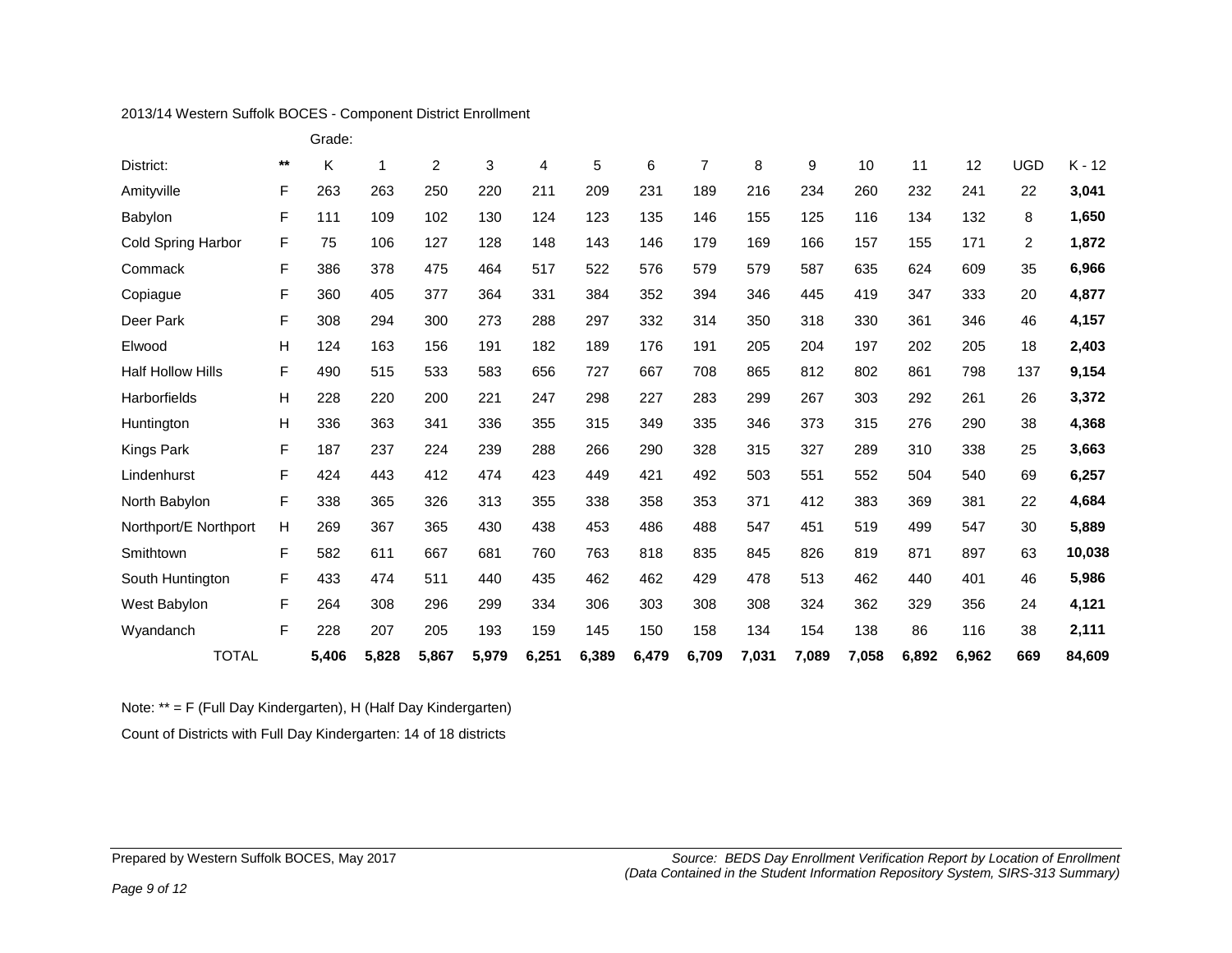## 2012/13 Western Suffolk BOCES - Component District Enrollment

|                          |             | Grade: |       |       |       |       |       |       |                |       |       |       |       |       |                |          |
|--------------------------|-------------|--------|-------|-------|-------|-------|-------|-------|----------------|-------|-------|-------|-------|-------|----------------|----------|
| District:                | $***$       | K      | 1     | 2     | 3     | 4     | 5     | 6     | $\overline{7}$ | 8     | 9     | 10    | 11    | 12    | Sp Ed          | $K - 12$ |
| Amityville               | F           | 262    | 242   | 228   | 210   | 203   | 227   | 194   | 207            | 208   | 241   | 234   | 233   | 224   | 28             | 2,941    |
| Babylon                  | F           | 103    | 102   | 130   | 122   | 124   | 140   | 149   | 159            | 140   | 119   | 134   | 136   | 125   | 9              | 1,692    |
| Cold Spring Harbor       | F           | 93     | 122   | 126   | 144   | 140   | 147   | 176   | 162            | 181   | 157   | 152   | 173   | 163   | $\overline{2}$ | 1,938    |
| Commack                  | F           | 362    | 470   | 455   | 510   | 516   | 571   | 578   | 586            | 597   | 635   | 629   | 606   | 640   | 30             | 7,185    |
| Copiague                 | F           | 403    | 370   | 373   | 340   | 386   | 352   | 377   | 349            | 355   | 424   | 383   | 337   | 366   | 14             | 4,829    |
| Deer Park                | F           | 284    | 304   | 287   | 286   | 301   | 350   | 316   | 346            | 324   | 330   | 352   | 343   | 347   | 36             | 4,206    |
| Elwood                   | н           | 152    | 153   | 190   | 184   | 184   | 175   | 178   | 204            | 221   | 196   | 204   | 205   | 213   | 19             | 2,478    |
| <b>Half Hollow Hills</b> | F           | 490    | 514   | 569   | 658   | 721   | 665   | 704   | 867            | 833   | 803   | 858   | 797   | 831   | 117            | 9,427    |
| <b>Harborfields</b>      | Н           | 194    | 189   | 218   | 248   | 291   | 226   | 282   | 295            | 297   | 306   | 289   | 263   | 299   | 21             | 3,418    |
| Huntington               | H           | 336    | 358   | 336   | 364   | 324   | 348   | 319   | 331            | 341   | 368   | 310   | 280   | 317   | 35             | 4,367    |
| Kings Park               | $\mathsf F$ | 238    | 222   | 231   | 283   | 267   | 285   | 327   | 314            | 348   | 290   | 309   | 338   | 297   | 23             | 3,772    |
| Lindenhurst              | F           | 454    | 421   | 479   | 434   | 458   | 419   | 496   | 498            | 531   | 584   | 529   | 527   | 540   | 59             | 6,429    |
| North Babylon            | F           | 359    | 346   | 311   | 359   | 342   | 363   | 343   | 364            | 398   | 413   | 376   | 370   | 404   | 21             | 4,769    |
| Northport/E Northport    | Н           | 290    | 360   | 415   | 438   | 450   | 483   | 485   | 541            | 455   | 518   | 501   | 548   | 544   | 34             | 6,062    |
| Smithtown                | F           | 600    | 657   | 678   | 750   | 755   | 824   | 831   | 859            | 859   | 824   | 867   | 889   | 857   | 67             | 10,317   |
| South Huntington         | F           | 463    | 526   | 455   | 442   | 456   | 466   | 446   | 478            | 490   | 498   | 460   | 409   | 412   | 40             | 6,041    |
| West Babylon             | F           | 318    | 290   | 297   | 335   | 301   | 295   | 304   | 305            | 328   | 349   | 323   | 384   | 347   | 23             | 4,199    |
| Wyandanch                | F           | 210    | 196   | 201   | 172   | 146   | 144   | 169   | 146            | 134   | 126   | 118   | 133   | 94    | 31             | 2,020    |
| <b>TOTAL</b>             |             | 5,611  | 5,842 | 5,979 | 6,279 | 6,365 | 6,480 | 6,674 | 7,011          | 7,040 | 7,181 | 7,028 | 6,971 | 7,020 | 609            | 86,090   |

Note: \*\* = F (Full Day Kindergarten), H (Half Day Kindergarten)

Count of Districts with Full Day Kindergarten: 14 of 18 districts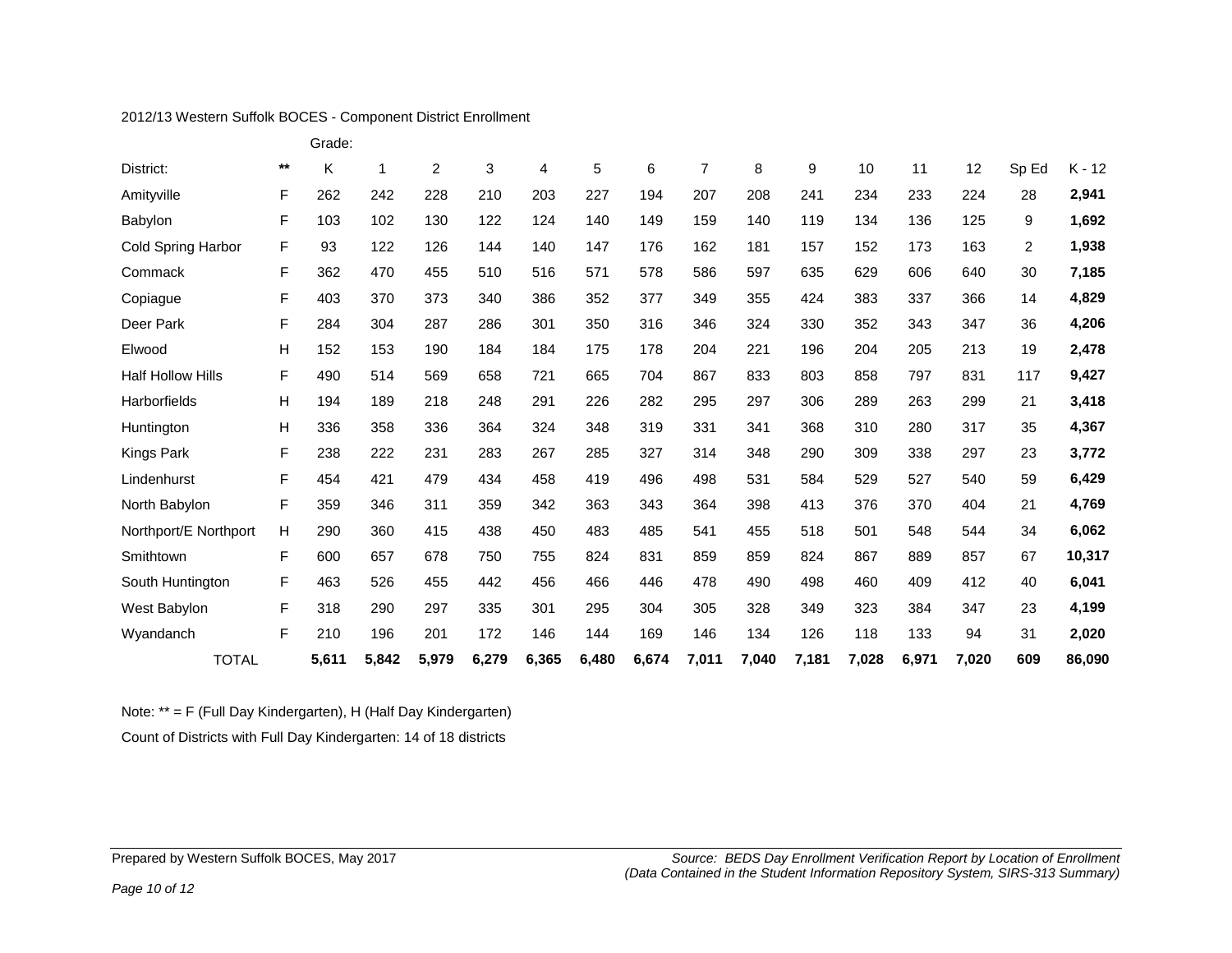## 2011/12 Western Suffolk BOCES - Component District Enrollment

|                          |       | Grade: |       |       |       |       |       |       |                |       |       |       |       |       |                |          |
|--------------------------|-------|--------|-------|-------|-------|-------|-------|-------|----------------|-------|-------|-------|-------|-------|----------------|----------|
| District:                | $***$ | Κ      | 1     | 2     | 3     | 4     | 5     | 6     | $\overline{7}$ | 8     | 9     | 10    | 11    | 12    | Sp Ed          | $K - 12$ |
| Amityville               | F     | 230    | 234   | 210   | 199   | 213   | 196   | 194   | 209            | 232   | 212   | 224   | 232   | 234   | 27             | 2,846    |
| Babylon                  | F     | 97     | 131   | 125   | 129   | 134   | 141   | 158   | 137            | 141   | 135   | 138   | 123   | 146   | 8              | 1,743    |
| Cold Spring Harbor       | F     | 113    | 118   | 133   | 138   | 144   | 174   | 157   | 173            | 160   | 159   | 171   | 164   | 172   | $\overline{2}$ | 1,978    |
| Commack                  | F     | 454    | 457   | 514   | 511   | 564   | 573   | 586   | 589            | 655   | 622   | 609   | 644   | 595   | 25             | 7,398    |
| Copiague                 | F     | 379    | 362   | 351   | 385   | 343   | 379   | 353   | 351            | 401   | 402   | 367   | 354   | 314   | 15             | 4,756    |
| Deer Park                | F     | 288    | 281   | 279   | 292   | 345   | 309   | 339   | 322            | 330   | 350   | 344   | 334   | 328   | 26             | 4,167    |
| Elwood                   | н     | 132    | 200   | 188   | 183   | 174   | 185   | 202   | 224            | 213   | 209   | 212   | 211   | 208   | 15             | 2,556    |
| <b>Half Hollow Hills</b> | F     | 505    | 556   | 650   | 702   | 660   | 702   | 867   | 824            | 834   | 848   | 788   | 817   | 781   | 119            | 9,653    |
| <b>Harborfields</b>      | Н     | 188    | 228   | 247   | 282   | 234   | 281   | 297   | 295            | 321   | 289   | 261   | 305   | 283   | 17             | 3,528    |
| Huntington               | н     | 340    | 343   | 372   | 336   | 358   | 317   | 333   | 342            | 352   | 354   | 319   | 290   | 275   | 27             | 4,358    |
| Kings Park               | F     | 224    | 232   | 277   | 275   | 284   | 326   | 311   | 349            | 303   | 302   | 335   | 294   | 318   | 23             | 3,853    |
| Lindenhurst              | F     | 424    | 488   | 433   | 457   | 419   | 481   | 503   | 527            | 547   | 559   | 555   | 522   | 607   | 55             | 6,577    |
| North Babylon            | F     | 343    | 317   | 359   | 336   | 353   | 334   | 380   | 403            | 391   | 414   | 395   | 387   | 398   | 21             | 4,831    |
| Northport/E Northport    | н     | 297    | 410   | 445   | 447   | 483   | 482   | 546   | 454            | 528   | 490   | 548   | 530   | 525   | 35             | 6,220    |
| Smithtown                | F     | 654    | 673   | 757   | 759   | 820   | 833   | 859   | 871            | 856   | 880   | 900   | 857   | 849   | 58             | 10,626   |
| South Huntington         | F     | 522    | 453   | 443   | 466   | 454   | 444   | 478   | 478            | 467   | 496   | 415   | 432   | 421   | 38             | 6,007    |
| West Babylon             | F     | 296    | 306   | 329   | 302   | 295   | 295   | 310   | 330            | 358   | 325   | 357   | 388   | 375   | 26             | 4,292    |
| Wyandanch                | F     | 207    | 196   | 183   | 169   | 152   | 174   | 151   | 142            | 137   | 119   | 179   | 117   | 85    | 35             | 2,046    |
| <b>TOTAL</b>             |       | 5,693  | 5,985 | 6,295 | 6,368 | 6,429 | 6,626 | 7,024 | 7,020          | 7,226 | 7,165 | 7,117 | 7,001 | 6,914 | 572            | 87,435   |

Note: \*\* = F (Full Day Kindergarten), H (Half Day Kindergarten)

Count of Districts with Full Day Kindergarten: 14 of 18 districts